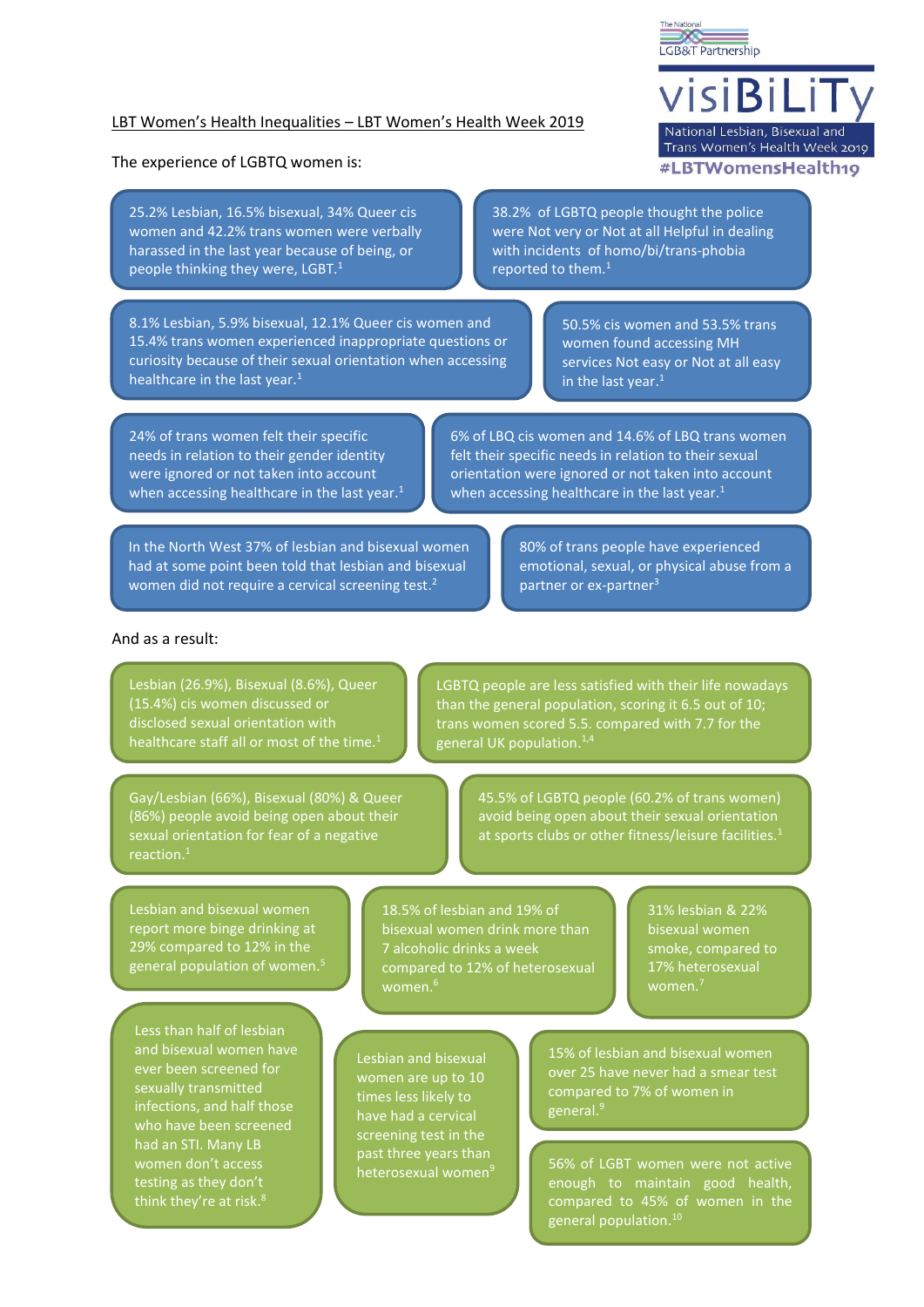× LGB&T Partnership

visiBiLi National Lesbian, Bisexual and Trans Women's Health Week 2019 #LBTWomensHealth10

#### Which leads to:

In the last year, 5% of lesbians had attempted suicide. This increases to 7% of bisexual women, 7% of BME and 10% of disabled lesbian/bisexual women. 8

11% of trans people had thought about suicide in the last year and 33% had attempted suicide more than once in their lifetime, 3% attempting suicide more than 10 times.<sup>11</sup>

The teen pregnancy rate is higher for lesbian and bisexual women than for heterosexuals, with adolescent bisexual women being twice as likely as heterosexual adolescent women to become pregnant.<sup>12</sup>

International evidence suggests that lesbian and bisexual women are 27% more likely to develop diabetes. 13

Self-reported prevalence of arthritis or long term join problems is highest among bisexual women (24%), followed by lesbians (21%), while heterosexual women have a prevalence of 19%. Lesbians (14%) and bisexual women (15%) have higher incidence of long term back problems than heterosexual women  $(11\%)^{14}$ 

Meta-analysis of international data in five high income countries, including the US, suggests that trans women in particular may be at significantly higher risk of HIV.<sup>15</sup>

19.2% of lesbian women and 30.5% of bisexual women reported an eating disorder. <sup>8</sup> 5% trans respondents had received an ED diagnosis, while 19% believed they had one without diagnosis.<sup>11</sup>

Lesbian (25%) and bisexual women (32%) are more likely to describe themselves as having 'fair' or 'poor' health than heterosexual women (21%). 16

Lesbians are 1.38 times, and bisexual women 2.23 times, as likely as heterosexual women to be anxious or depressed.<sup>17</sup>

Prevalence of all cancers is higher in lesbians (4.4%) and bisexual women (4.2%) than heterosexual women (3.6%).<sup>18</sup>

## References:

1 Government Equalities Office. (2018) *National LGBT Survey: Research Report*. Government Equalities Office. Available at: [https://www.gov.uk/government/publications/national-lgbt-survey-summary-report/national](https://www.gov.uk/government/publications/national-lgbt-survey-summary-report/national-lgbt-survey-summary-report)[lgbt-survey-summary-report](https://www.gov.uk/government/publications/national-lgbt-survey-summary-report/national-lgbt-survey-summary-report)

2 Light, B., Ormandy, P. (2011) *Lesbian, Gay & Bisexual Women in the North West: a multi-method study of cervical screening attitudes, experiences and uptake*. University of Salford. Available at: <https://eprints.qut.edu.au/65501/>

3 Roch, A., Morton, J. (2010) *Out of Sight, Out of Mind – Transgender People's Experiences of Domestic Abuse.*  LGBT Youth Scotland. Available at: [https://www.scottishtrans.org/wp](https://www.scottishtrans.org/wp-content/uploads/2013/03/trans_domestic_abuse.pdf)[content/uploads/2013/03/trans\\_domestic\\_abuse.pdf](https://www.scottishtrans.org/wp-content/uploads/2013/03/trans_domestic_abuse.pdf)

4 ONS (2017). *Personal well-being in the UK: Oct 2015 to Sept 2016*. ONS. Available at: [https://www.ons.gov.uk/peoplepopulationandcommunity/wellbeing/bulletins/measuringnationalwellbeing/oc](https://www.ons.gov.uk/peoplepopulationandcommunity/wellbeing/bulletins/measuringnationalwellbeing/oct2015tosept2016) [t2015tosept2016](https://www.ons.gov.uk/peoplepopulationandcommunity/wellbeing/bulletins/measuringnationalwellbeing/oct2015tosept2016)